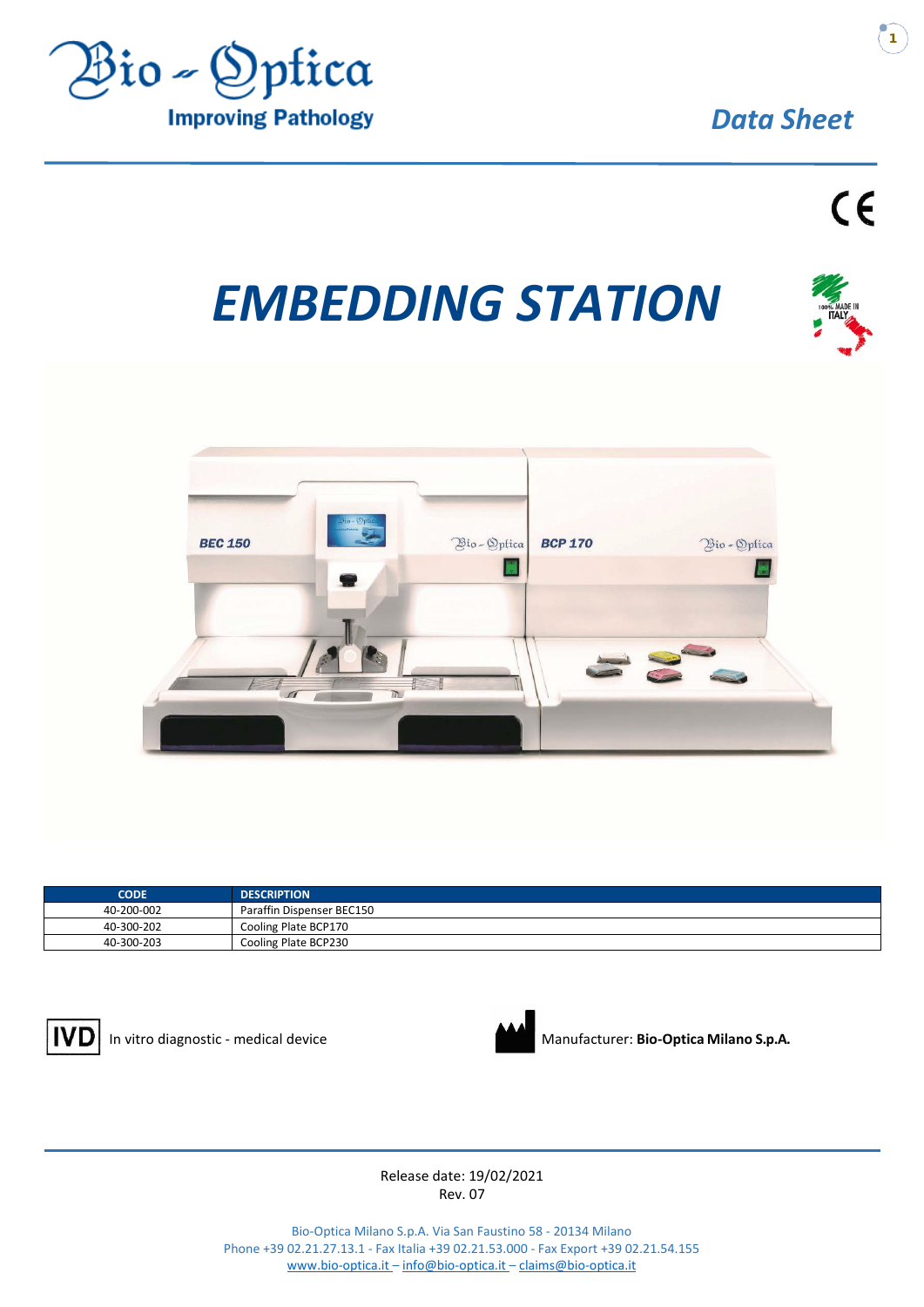

Bio - Optica

**2**

The NEW Bio-Optica Tissue Embedding Station consists of two modules (Embedding Module and the Cryo Module) to use as an ergonomic workstation for the production of tissue embedded paraffin blocks. The user may position the individual modules for either left-to-right or right-to-left workflow, depending only on personal preference or natural skills.

Work surfaces on the two modules are at the same height so that specimens may be easily transferred from one to the other efficiently.

The embedding unit is composed by the Embedding Module BEC150 and the Cryo Module (BCP170 or BCP230)

#### *BEC150 EMBEDDING MODULE*

Paraffin dispenser used to effect the embedding of histological samples quickly and cleanly. The constant temperature of the paraffin basin, of the working plate and the separate heating of the dispensing nozzle assure the optimal working temperature. Thermal unit used for molds heating and paraffin of histological samples.

#### *Structural Features*

- Easy-to-clean metal frame and silicon coated wrist pads.
- Paraffin tank with a capacity of 4 litres.



- **Example 1** Large heated aluminum work plate that allows for a smooth workflow, simple operation and precise control.
- Integrated heated wax trimmers at both sides for convenient tissue block trimming.

- The paraffin flow can be released manually by proximity sensor (maintenance-free) as well as via footswitch (optional accessory).
- Controllable paraffin flow rate via knob.
- Rectangular cooled spot 80 x 65 mm for a quick cooling of specimens up to -3 ° C via "Peltier" plate, controlled independently. Big area suitable also for Super Cassettes.



Release date: 19/02/2021 Rev. 07

Bio-Optica Milano S.p.A. Via San Faustino 58 - 20134 Milano Phone +39 02.21.27.13.1 - Fax Italia +39 02.21.53.000 - Fax Export +39 02.21.54.155 www.bio-optica.it – [info@bio-optica.it](mailto:info@bio-optica.it) – claims@bio-optica.it





Zone industrielle [Ouled Salah - Jijel 1](http://www.bio-optica.it/)8000 Algérie Tél.Fax: + 213 34 54 99 10  $+ 21334549911$ 

+ 213 34 54 99 12 + 213 56 00 67 594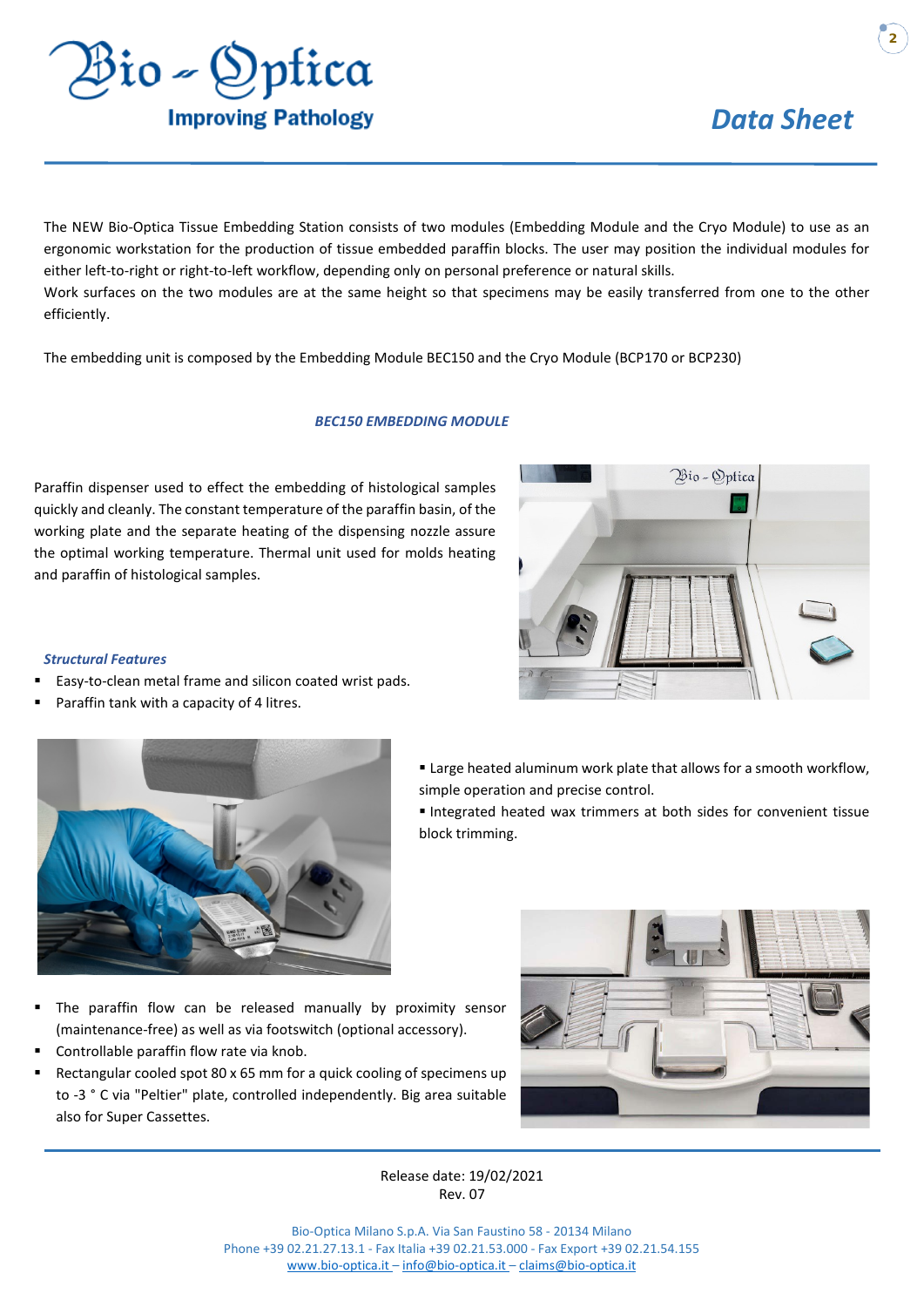

- 4.3" touchscreen LCD display impacts and solvents resistant.
- Temperature range of left and right Thermal Storage Compartments, working area and paraffin tank adjustable from 50 °C (122 °F) to 75 °C (167  $\degree$ F).
- Large, user friendly interface allows quick access to the temperature controls and other parameters. Also allows to set and program the work time and work days
- Paraffin tank level detection with two integrated level sensors.
- The paraffin level can be easily controlled on the display via the specific paraffin gauge reading.
- Removable heated forceps holder for 6 forceps, accessible from both sides.
- Possibility to apply heated forceps/ heated tampers directly to the Embedding Module. The connectors (internal power supply – preinstalled) are on the left and right side near the LEDs in order to help both righthanded and left-handed.
- 2 paraffin removable collection trays drawers with disposable paper containers avoiding difficult cleaning operations.
- Dimmable White LEDs lighting uniformly illuminate the workspace. Multiple levels of brightness for the LED work light can be adjusted directly from the display for both, specimen and accessory areas, in order to guarantee a clear visibility, reducing fatigue and minimizing errors.
- Double status indicator lights connected to the paraffin filling level in order to control even from distance the melting of the paraffin: orange (**picture 1**, loading status) and green (**picture 2**, ready to use status).
- Ergonomic wrist pads increase hand stability and precision.
- Easy-to-open trays allow for efficient access to cassettes and molds. Tray lids can be half opened to keep the temperature stable





**PICTURE 2: READY TO USE STATUS** 



Release date: 19/02/2021 Rev. 07

Bio-Optica Milano S.p.A. Via San Faustino 58 - 20134 Milano Phone +39 02.21.27.13.1 - Fax Italia +39 02.21.53.000 - Fax Export +39 02.21.54.155 www.bio-optica.it – [info@bio-optica.it](mailto:info@bio-optica.it) – claims@bio-optica.it



**DISTRIBUER PAR MODERNE SANTÉ** 

Zone industrielle Ouled Salah - Jijel 18000 Algérie Tél.Fax: + 213 34 54 99 10 + 213 34 54 99 11 + 213 34 54 99 12 + 213 56 00 67 594

www.modernesante.com contact@modernesante.com

**3**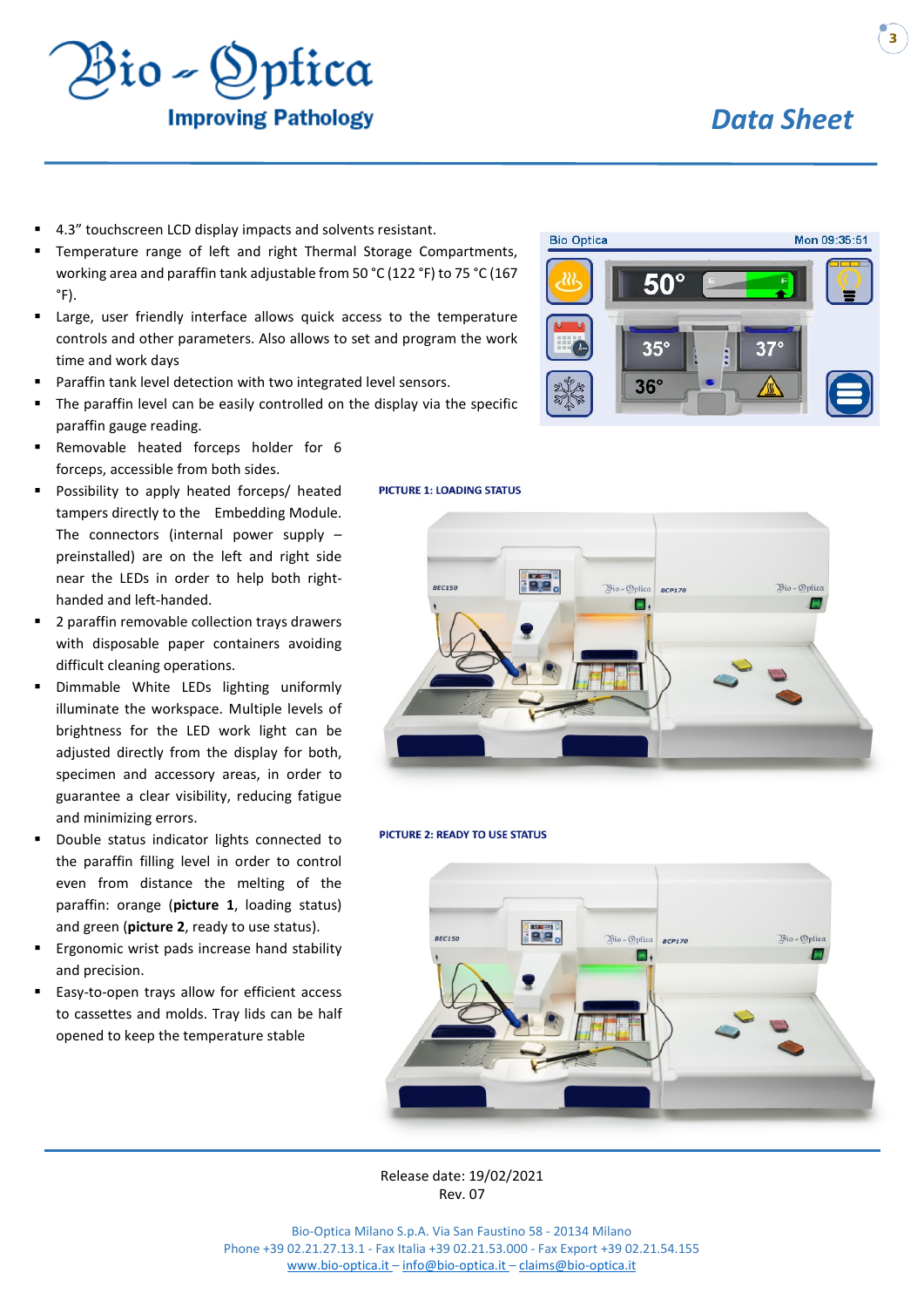

#### *Technical Features*

Working temperature adjustment: From +50°C to +75°C through touch panel

Programmable working parameters: Through control panel with digital display

Programmable parameters:

- **Temperature for Paraffin tank, Thermal Storage** Compartments and working area
- Working day, current weekday
- Working times (start, end), current time

#### *Installation*

Place the instrument on a stable vibration-free laboratory table with horizontal, flat table top, as far as possible vibration-free ground. Connect the plug of the power cord to the connection socket on the rear of the instrument. Plug the power cord using the cable supplied into the wall outlet (230V~ 50/60Hz).

Do not use extension cords or adapters and do not modify the cable supplied.

#### **Applicable Standards CE marked, EN 61010: 2010, IEC 61326-1: 2012, IECEE CB Test Certificate The CB Certificates notarized on BLOCKCHAIN<https://blockchain.imq.it/>**

#### *BCP170 CRYO MODULE FEATURES*

Cryo module used to obtain the rapid cooling of histological samples included in paraffin.

#### *Structural Features*

- Painted sheet steel chassis.
- Large aluminum surface for base mold storage up to 70 paraffin blocks.
- Cooling system by compressed cycle without CFC. Refrigerant R134A 75 grams.

#### *Technical Features*

| Working:     | Power switch button ON/OFF.         |
|--------------|-------------------------------------|
| Temperature: | Working Temperature fixed at -10°C. |

Release date: 19/02/2021 Rev. 07

Bio-Optica Milano S.p.A. Via San Faustino 58 - 20134 Milano Phone +39 02.21.27.13.1 - Fax Italia +39 02.21.53.000 - Fax Export +39 02.21.54.155 www.bio-optica.it – [info@bio-optica.it](mailto:info@bio-optica.it) – claims@bio-optica.it



**DISTRIBUER PAR MODERNE SANTÉ** 

Zone industrielle Ouled Salah - Jijel 18000 Algérie Tél.Fax: + 213 34 54 99 10 + 213 34 54 99 11 + 213 34 54 99 12 + 213 56 00 67 594

www.modernesante.com contact@modernesante.com

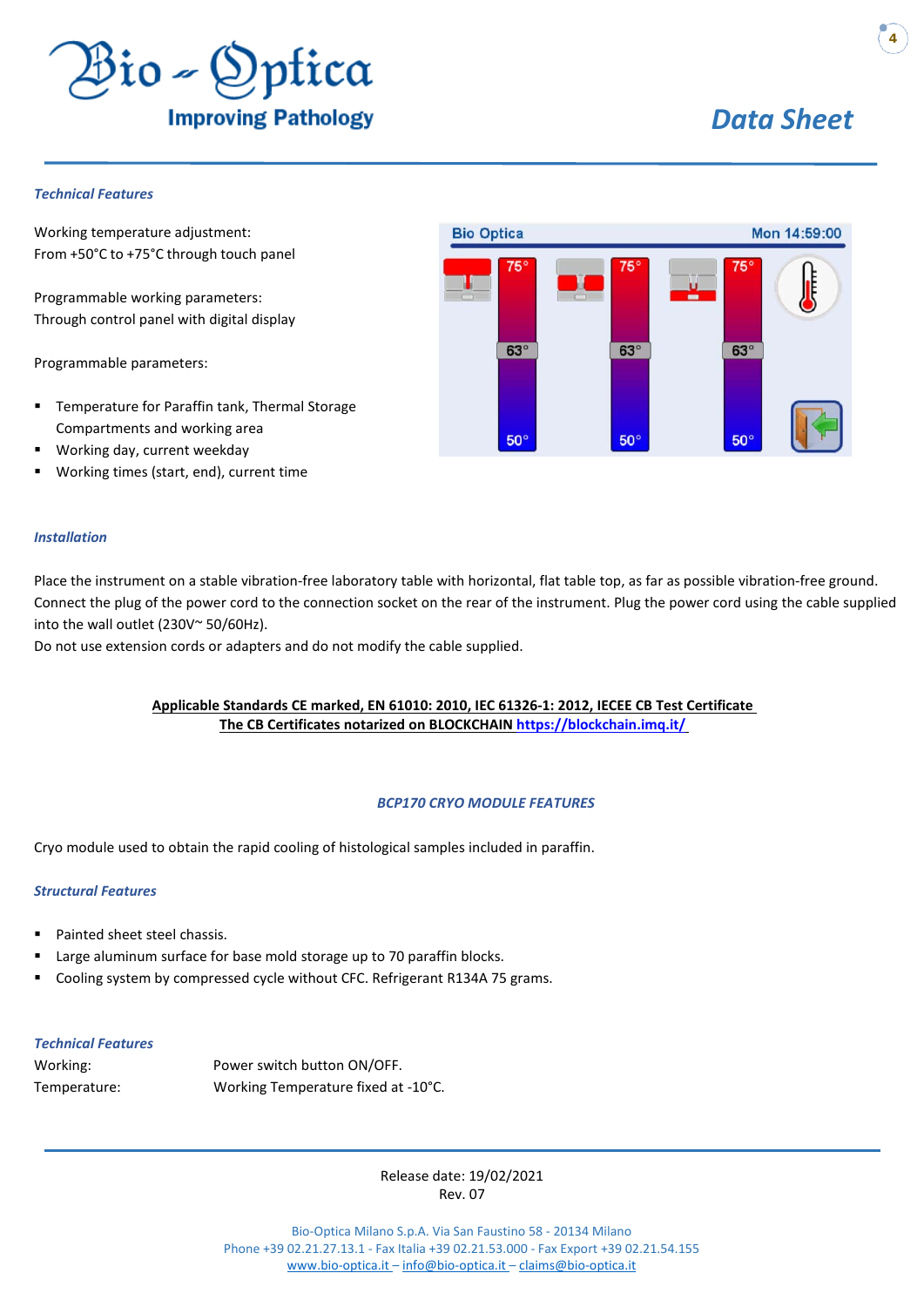

**5**

#### *Installation*

Place the instrument on a stable vibration-free laboratory table with horizontal, flat table top, as far as possible vibration-free ground. Connect the plug of the power cord to the connection socket on the rear of the instrument. Plug the power cord using the cable supplied into the wall outlet (230V~ 50/60Hz).

Do not use extension cords or adapters and do not modify the cable supplied.



IMPORTANT: Make sure that the back grid has at least a 15 cm free space in order to allow the aeration of the cooling system and the optimal system performance. In case of installing multiple units, never place the instruments with rear aeration grids against each other. If it is not possible, leave a space of at least 60 cm between a rear grid and the other.

#### **Applicable Standards CE marked, EN 61010: 2010, IEC 61326-1: 2012, IECEE CB test certificate The CB Certificates notarized on BLOCKCHAIN<https://blockchain.imq.it/>**

#### *BCP230 CRYO MODULE FEATURES*

Cryo module used to obtain the rapid cooling of histological samples included in paraffin.

#### *Structural Features*

- Painted sheet steel chassis.
- Large stainless steel surface that offers space for storage of up to 300 paraffin blocks, placed in vertical position.
- Provided with plexiglass transparent cover and 48 mm high edge, where is concentrated most of the cooling power, to obtain a refrigerated chamber and not only a cold supporting plane.
- Cooling system by compressed cycle without CFC. Refrigerant R134A 75 grams.



#### *Technical Features*

Working: Power switch button ON/OFF. Temperature: Working Temperature fixed at -20°C (with top cover).

> Release date: 19/02/2021 Rev. 07

Bio-Optica Milano S.p.A. Via San Faustino 58 - 20134 Milano Phone +39 02.21.27.13.1 - Fax Italia +39 02.21.53.000 - Fax Export +39 02.21.54.155 www.bio-optica.it – [info@bio-optica.it](mailto:info@bio-optica.it) – claims@bio-optica.it



**DISTRIBUER PAR MODERNE SANTÉ** 

Zone industrielle [Ouled Salah - Jijel 1](http://www.bio-optica.it/)8000 Algérie Tél.Fax: + 213 34 54 99 10 + 213 34 54 99 12 [+ 213 34 54 99 11](mailto:claims@bio-optica.it) + 213 56 00 67 594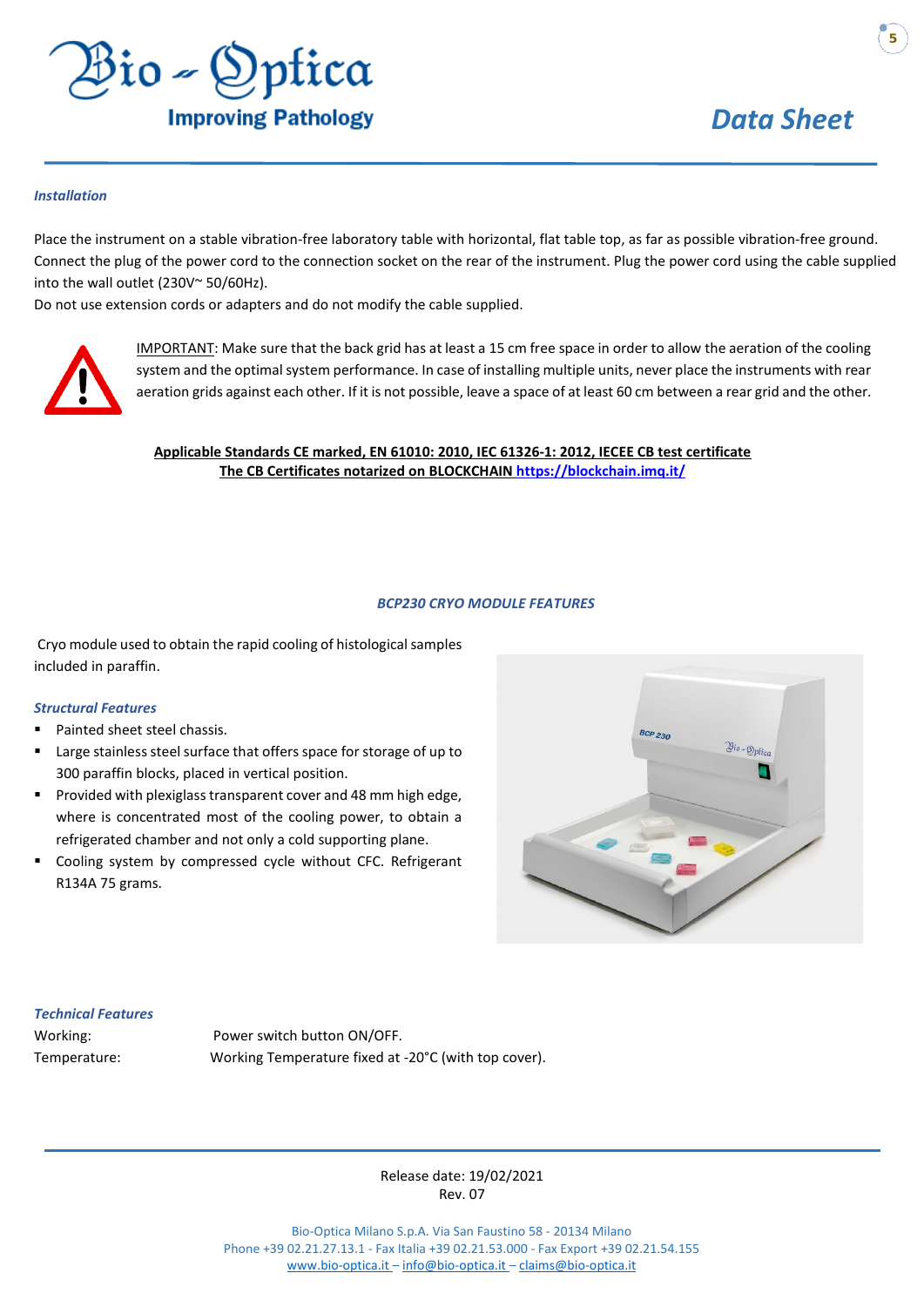

#### *Installation*

Place the instrument on a stable vibration-free laboratory table with horizontal, flat table top, as far as possible vibration-free ground. Connect the plug of the power cord to the connection socket on the rear of the instrument. Plug the power cord using the cable supplied into the wall outlet (230V~ 50/60Hz).

Do not use extension cords or adapters and do not modify the cable supplied.



IMPORTANT: Make sure that the back grid has at least a 15 cm free space in order to allow the aeration of the cooling system and the optimal system performance. In case of installing multiple units, never place the instruments with rear aeration grids against each other. If it is not possible, leave a space of at least 60 cm between a rear grid and the other.

#### **Applicable Standards CE marked, EN 61010: 2010, IEC 61326-1: 2012, IECEE CB test certificate The CB Certificates notarized on BLOCKCHAIN [https://blockchain.im](https://blockchain.imq.it/)q.it/**

#### *Paraffin Dispenser BEC150*

| <b>Dimension Features</b> | Dimensions (W x D x H)      | 560 x 605 x 405 mm                       |
|---------------------------|-----------------------------|------------------------------------------|
|                           | Work surface (W x D)        | 517 x 120 mm                             |
|                           | Weight                      | 18 Kg                                    |
|                           | Paraffin tank               | 4 L                                      |
| Electrical connections    | Power Supply                | 230 V                                    |
|                           | Frequency                   | $50 \div 60$ Hz                          |
|                           | Power                       | 0.6 kW                                   |
|                           | Fuses                       | 2 fuses of 4 Ampere - 5x20 mm - T4AH250V |
| <b>Other Connections</b>  | Water connections           | Not necessary                            |
|                           | Fumes aspiration/filtration | Not necessary                            |

#### *Cooling Plate BCP170*

| <b>Dimension Features</b> | Dimensions (W x D x H)       | 410 x 605 x 405 mm                           |
|---------------------------|------------------------------|----------------------------------------------|
|                           | Cooling surface dim. (W x D) | 370 x 350 mm                                 |
|                           | Weight                       | 24 Kg                                        |
| Electrical connections    | Power Supply                 | 230 V                                        |
|                           | Frequency                    | $50 \div 60$ Hz                              |
|                           | Power                        | 0.6 kW                                       |
|                           | Fuses                        | 2 fuses of 6.3 Ampere - 5x20 mm - T6.3AH250V |
| <b>Other Connections</b>  | Water connections            | Not necessary                                |
|                           | Fumes aspiration/filtration  | Not necessary                                |

#### *Cooling Plate BCP230*

| <b>Dimension Features</b> | Dimensions (W x D x H)       |                                              |
|---------------------------|------------------------------|----------------------------------------------|
|                           | Cooling surface dim. (W x D) | 370 x 350 mm                                 |
|                           | Weight                       | 24 Kg                                        |
| Electrical connections    | Power Supply                 | 230 V                                        |
|                           | Frequency                    | $50 \div 60$ Hz                              |
|                           | Power                        | 0,6 kW                                       |
|                           | Fuses                        | 2 fuses of 6.3 Ampere - 5x20 mm - T6.3AH250V |
| <b>Other Connections</b>  | Water connections            | Not necessary                                |
|                           | Fumes aspiration/filtration  | Not necessary                                |

#### Release ate: 19/02/2021 Rev. 07

Bio-Optica Milano S.p.A. Via San Faustino 58 - 20134 Milano Phone +39 02.21.27.13.1 - Fax Italia +39 02.21.53.000 - Fax Export +39 02.21.54.155 www.bio-optica.it – [info@bio-optica.it](mailto:info@bio-optica.it) – claims@bio-optica.it



**DISTRIBUER PAR MODERNE SANTÉ** 

Zone industrielle [Ouled Salah - Jijel 1](http://www.bio-optica.it/)8000 Algérie

Tél.Fax: + 213 34 54 99 10 [+ 213 34 54 99 11](mailto:claims@bio-optica.it)

+ 213 34 54 99 12 + 213 56 00 67 594 www.modernesante.com contact@modernesante.com